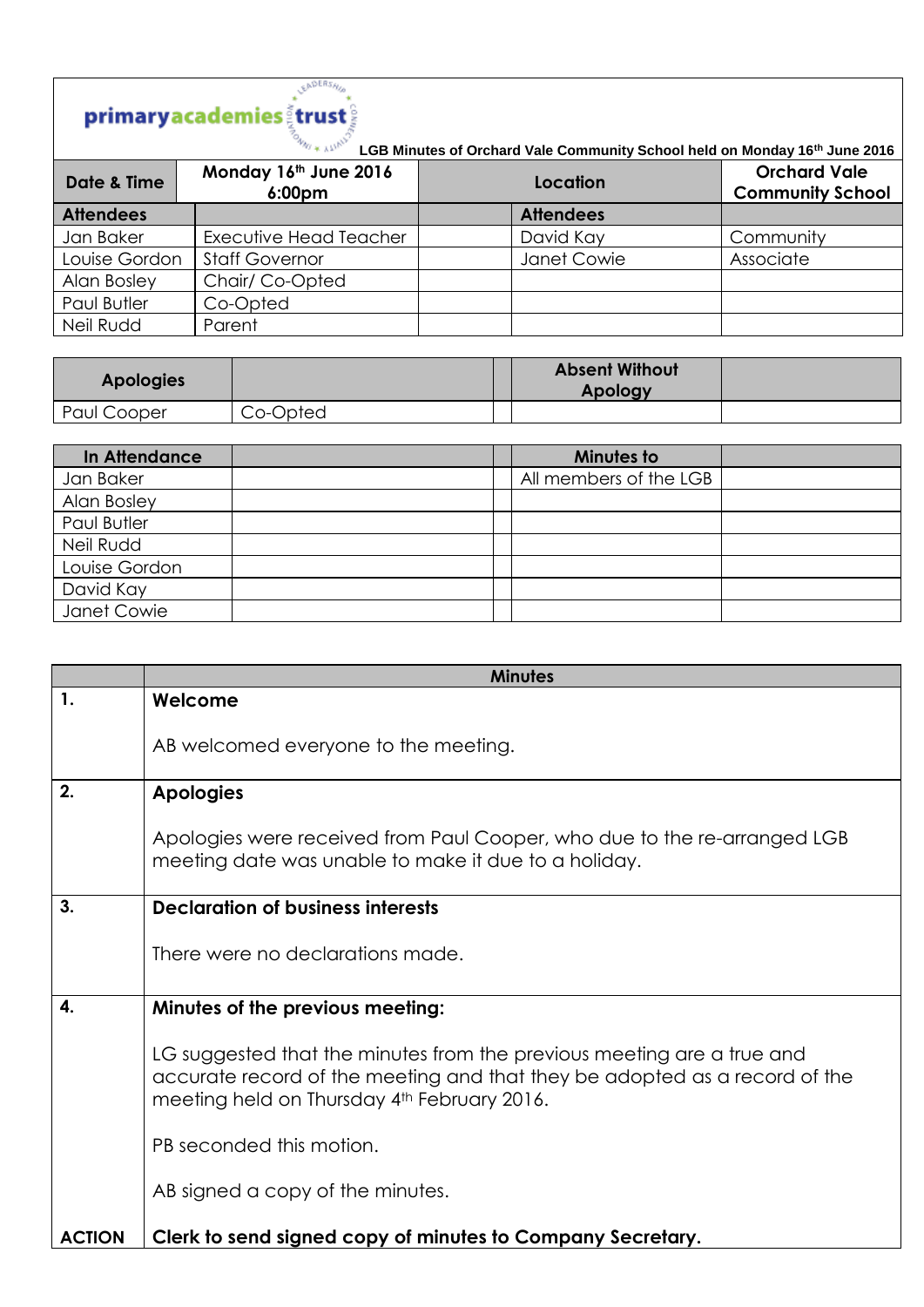| 5.  | <b>Review of next steps</b>                                                                                                                                                                                                                                                                                                                                                                                                                                                                                                                                                                                                                                                      |
|-----|----------------------------------------------------------------------------------------------------------------------------------------------------------------------------------------------------------------------------------------------------------------------------------------------------------------------------------------------------------------------------------------------------------------------------------------------------------------------------------------------------------------------------------------------------------------------------------------------------------------------------------------------------------------------------------|
|     | All next steps from the meeting held on Thursday February 4th 2016 have been<br>completed.                                                                                                                                                                                                                                                                                                                                                                                                                                                                                                                                                                                       |
| 6.  | <b>Feedback from Directors</b>                                                                                                                                                                                                                                                                                                                                                                                                                                                                                                                                                                                                                                                   |
|     | A copy of the Feedback from Directors was sent out prior to the meeting.                                                                                                                                                                                                                                                                                                                                                                                                                                                                                                                                                                                                         |
|     | AB gave feedback from the Chair of Governors meeting he attended.                                                                                                                                                                                                                                                                                                                                                                                                                                                                                                                                                                                                                |
|     | The PAT have appointed an executive chef.<br>$\bullet$<br>The idea is that PAT schools will eventually become self-performing schools.<br>Allows the PAT to make menu choices and where schools source food from.<br>Schools are able to make decisions on how food is used throughout the<br>school, such as break times, catering, staff meals etc.<br>Orchard Vale will continue with Norse until further notice.<br>EHT feels this will be a good move towards changing children's' attitudes<br>and way of thinking towards food. Schools would be able to grow and use<br>own produce.<br>EHT explained about the variation of what children liked most across the<br>PAT. |
|     | EHT informed that Simon Levi has now been appointed to HR.                                                                                                                                                                                                                                                                                                                                                                                                                                                                                                                                                                                                                       |
|     | EHT met with Simon Levi in regards to recruitment.<br>Each stream has been given to a different EHT to advise/ support.                                                                                                                                                                                                                                                                                                                                                                                                                                                                                                                                                          |
|     | EHT explained about the Teaching School Status.                                                                                                                                                                                                                                                                                                                                                                                                                                                                                                                                                                                                                                  |
|     | Only a school with outstanding Ofsted results can apply.<br>This can be done within the PAT.<br>The Teaching School is not PAT as Duchy are the national support school<br>but PAT is a 'partner'.<br>Teaching schools get funding of:<br>£60,000 in the first year<br>$\circ$                                                                                                                                                                                                                                                                                                                                                                                                   |
|     | o £50,000 in the second year and<br>$\circ$ £40,000 in the following years<br>Teaching School Status was granted in March. Looking to try and establish<br>as soon as possible.                                                                                                                                                                                                                                                                                                                                                                                                                                                                                                  |
| 7.  | <b>Standing Reports:</b>                                                                                                                                                                                                                                                                                                                                                                                                                                                                                                                                                                                                                                                         |
| 7.1 | Health and Safety Report (to include legionella testing, asbestos register and any<br>serious incidents)                                                                                                                                                                                                                                                                                                                                                                                                                                                                                                                                                                         |
|     | PB sent out all Health and Safety reports prior to the meeting.                                                                                                                                                                                                                                                                                                                                                                                                                                                                                                                                                                                                                  |
|     | PB gave the following report:<br>Adventure Trail<br>o Uprights on the Adventure Trail are weak.                                                                                                                                                                                                                                                                                                                                                                                                                                                                                                                                                                                  |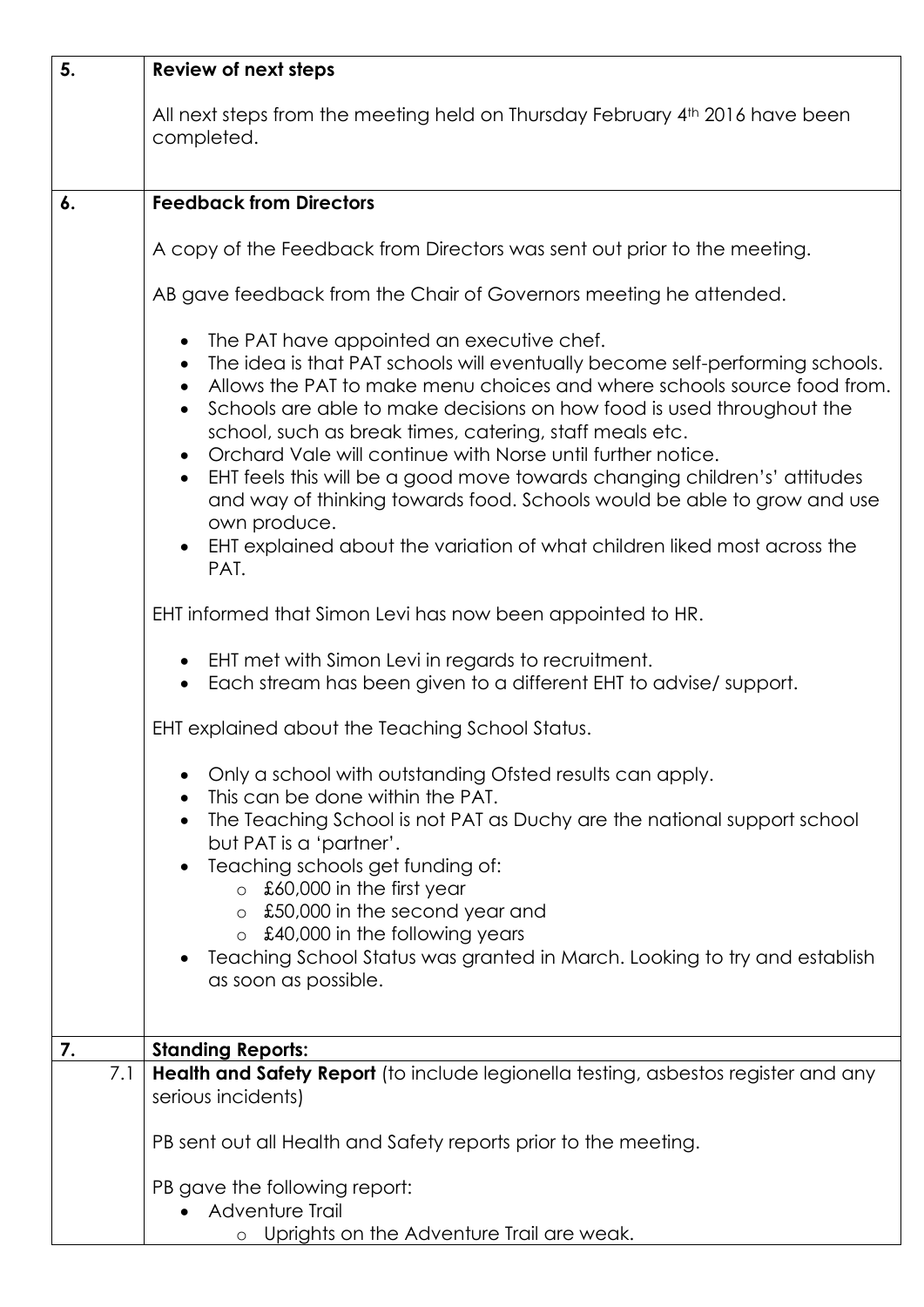|               | o A check is to be carried out soon on the annual inspection.                                                                           |
|---------------|-----------------------------------------------------------------------------------------------------------------------------------------|
|               | One of the apparatus is out of action due to a pole needing to be<br>$\circ$                                                            |
|               | replaced at the cost of £300.                                                                                                           |
|               | It is a well used piece of equipment with children playing on it during<br>$\circ$                                                      |
|               | and after school.                                                                                                                       |
|               | The LGB propose that the adventure playground be completely re-<br>$\circ$                                                              |
|               | done with added drainage as it has been in operation since 2004.                                                                        |
|               | PB and Clive Magson looking into drainage for the Forest School Pathway                                                                 |
|               | due to pooling water.                                                                                                                   |
|               | Insurance claim for the Hall Flooring to be done went to ELT on the 17th                                                                |
|               |                                                                                                                                         |
|               | May.<br>EHT noted that the PAT received no successful CIF bids this time around.                                                        |
|               |                                                                                                                                         |
|               | PB and Clive Magson reviewed the Fire Maintenance and have moved the<br>$\bullet$                                                       |
|               | planner around so that it flows better and nothing is missed.                                                                           |
|               | Health and Safety audit on the 9th February received 95% originally.                                                                    |
|               | Orchard Vale were marked down on 4 things:<br>$\bullet$                                                                                 |
|               | This was due to the inspector not being able to find the Fire Risk<br>$\circ$                                                           |
|               | assessment paperwork. The template used was not the most current                                                                        |
|               | template issued, but the necessary information was on the form just                                                                     |
|               | under different headings, except for one page.                                                                                          |
|               | The ladder inspection checklist - which is covered by Zurick. Also<br>$\circ$                                                           |
|               | scaffolding in the boiler room has to be checked and Clive is not                                                                       |
|               | allowed to use this by himself.                                                                                                         |
|               | The First Aid policy – Devon County introduced another policy in<br>$\circ$                                                             |
|               | December 2015 at the same time the PAT policy was written making                                                                        |
|               | it out of date.                                                                                                                         |
|               | Building work did not have H and S risk assessment, even though<br>$\circ$                                                              |
|               | Lodgico had been asked to produce this.                                                                                                 |
|               | After following conversations between Clive Magson, PB and the inspector,                                                               |
|               | Orchard Vales mark increased to 96%.                                                                                                    |
|               | PB has met with Emma Emmery and Clive Magson on how to improve                                                                          |
|               | Health and Safety across the PAT and unify it across all the schools.                                                                   |
|               | 3 other PAT schools are due H and S inspections before the end of term.                                                                 |
|               | EHT mentioned that it is a good score that has been achieved and Clive                                                                  |
|               | Magson did a lot of the work by himself, setting up files and making sure the                                                           |
|               |                                                                                                                                         |
|               | correct paperwork was in place.                                                                                                         |
|               | It was agreed that a letter should be written, from the LGB to Clive Magson,                                                            |
|               | thanking him for all his work.                                                                                                          |
|               | PB mentioned that the delegation planner that has been produced for the                                                                 |
|               | PAT had had input from Clive.                                                                                                           |
| <b>ACTION</b> |                                                                                                                                         |
|               | AB to write letter to Clive Magson congratulating and thanking him for his work on<br>the Health and Safety audit on behalf of the LGB. |
| 7.2           | Safeguarding Report – to include SCR check                                                                                              |
|               |                                                                                                                                         |
|               | A copy of the Safeguarding report was sent out prior to the meeting.                                                                    |
|               | DK explained about CPOMS (Child Protection Online Management                                                                            |
|               | System).                                                                                                                                |
|               | This is monitored daily by SLT who are the only ones able to access<br>$\circ$                                                          |
|               | the information.                                                                                                                        |
|               | Teachers input information that helps produce an overall picture for<br>$\circ$                                                         |
|               | SLT.                                                                                                                                    |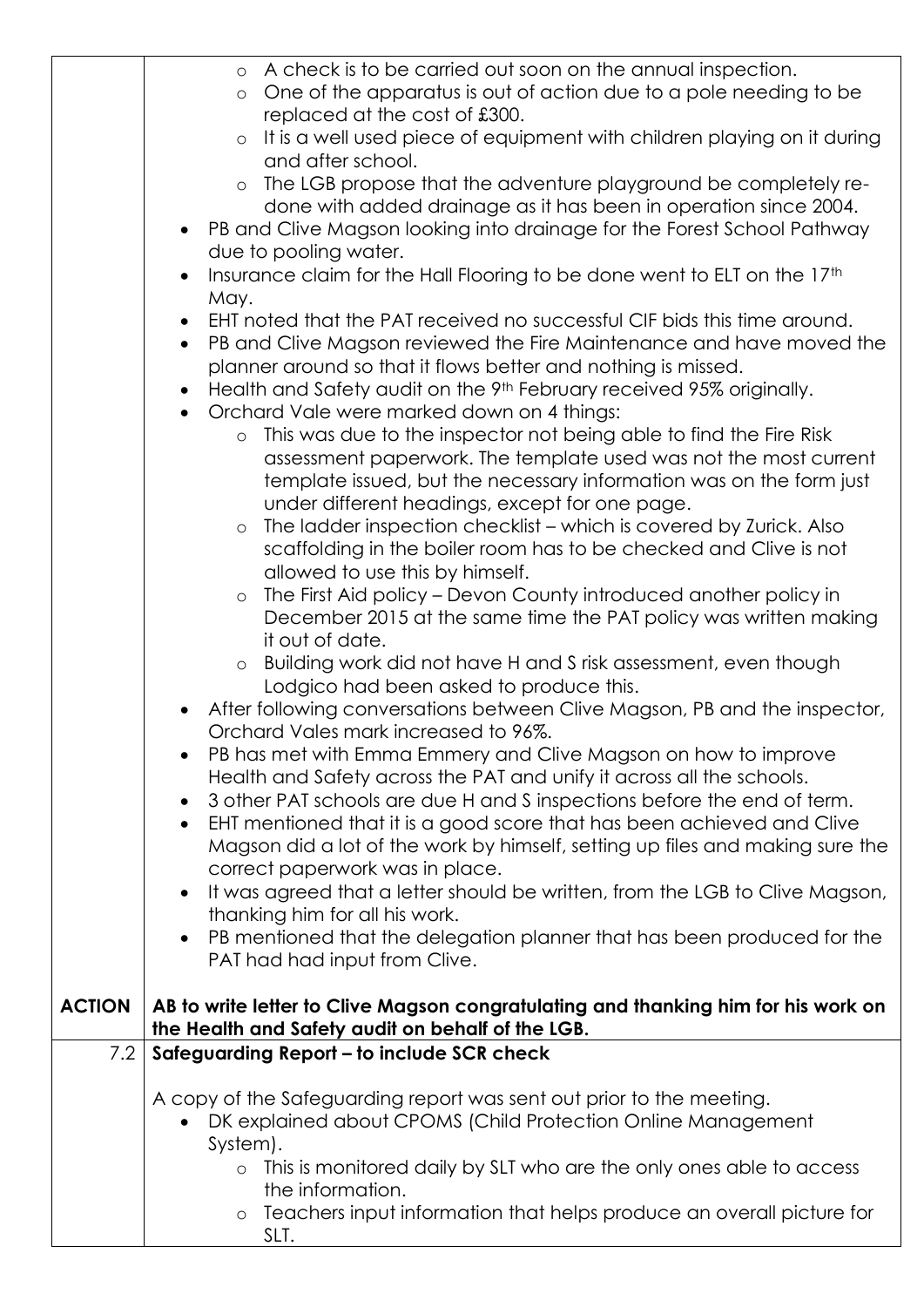|               | DK is very impressed with the system and thinks it works very well to<br>$\circ$<br>help manage CP.<br>DK completed his Safeguarding refresher course.<br>He recommended that the LGB read a document on Keeping Children                                                                                                                                                                                                                                                                                                                                                                                                                                                                                                                                                                                                                                                                                                         |  |
|---------------|-----------------------------------------------------------------------------------------------------------------------------------------------------------------------------------------------------------------------------------------------------------------------------------------------------------------------------------------------------------------------------------------------------------------------------------------------------------------------------------------------------------------------------------------------------------------------------------------------------------------------------------------------------------------------------------------------------------------------------------------------------------------------------------------------------------------------------------------------------------------------------------------------------------------------------------|--|
|               | Safe in Education<br>o Clerk to circulate this to LGB.                                                                                                                                                                                                                                                                                                                                                                                                                                                                                                                                                                                                                                                                                                                                                                                                                                                                            |  |
| <b>ACTION</b> | Clerk to circulate the link to the 'Keeping Children Safe in Education' document<br>from DK.                                                                                                                                                                                                                                                                                                                                                                                                                                                                                                                                                                                                                                                                                                                                                                                                                                      |  |
| 7.3           | <b>SEND Report</b>                                                                                                                                                                                                                                                                                                                                                                                                                                                                                                                                                                                                                                                                                                                                                                                                                                                                                                                |  |
|               | PC was not present at the meeting but sent through a written report and SEND<br>report prior to the meeting.                                                                                                                                                                                                                                                                                                                                                                                                                                                                                                                                                                                                                                                                                                                                                                                                                      |  |
|               | PC suggested that the PAT look into purchasing dedicated SALT input<br>following the success that the Education Psychologist direct employment<br>with PAT has been.                                                                                                                                                                                                                                                                                                                                                                                                                                                                                                                                                                                                                                                                                                                                                              |  |
| 7.4           | <b>Website Report</b>                                                                                                                                                                                                                                                                                                                                                                                                                                                                                                                                                                                                                                                                                                                                                                                                                                                                                                             |  |
| <b>ACTION</b> | The website report was distributed at the meeting.<br>PC still needs to complete his bio for the website.<br>Some policies need correct date being added.<br>o Website administrator to check all policies and ensure they are<br>updated.<br>Inclusion and SEN policies are dated 2009 – these need to be updated.<br>NR suggested that due to such success on the Twitter account Orchard<br>$\bullet$<br>Vale could potentially set up a Facebook page to reach more parents.<br>o A discussion followed, with both pros and cons discussed.<br>o It was decided that this would be too time consuming to manage<br>due to the popularity of Facebook.<br>A discussion then followed about if there was a policy on the use of<br>$\circ$<br>Social Media use and how this is managed.<br>This was highlighted as an issue for Directors.<br>Website Administrator to check all policies to ensure they are up to date copies. |  |
| 8.            | <b>Head of School Report</b>                                                                                                                                                                                                                                                                                                                                                                                                                                                                                                                                                                                                                                                                                                                                                                                                                                                                                                      |  |
|               | All EHT reports were circulated prior to the meeting.                                                                                                                                                                                                                                                                                                                                                                                                                                                                                                                                                                                                                                                                                                                                                                                                                                                                             |  |
|               | EHT went through all questions that had been tabled prior to the meeting<br>(appendix 1).                                                                                                                                                                                                                                                                                                                                                                                                                                                                                                                                                                                                                                                                                                                                                                                                                                         |  |
|               | EHT explained about the plans to create another classroom to<br>accommodate the 2 year 1 classes and 2 year 2 classes in September.<br>LG wished to express how well the SATs went from a parent prospective. LG<br>explained that it was a lovely environment without the pressure and that<br>the breakfast that was provided really helped to keep the stress to a<br>minimum.<br>The homework provided to year 6's on the weekend after SATs was really<br>well thought-out, with activities such as reading a book, riding a bike and                                                                                                                                                                                                                                                                                                                                                                                        |  |